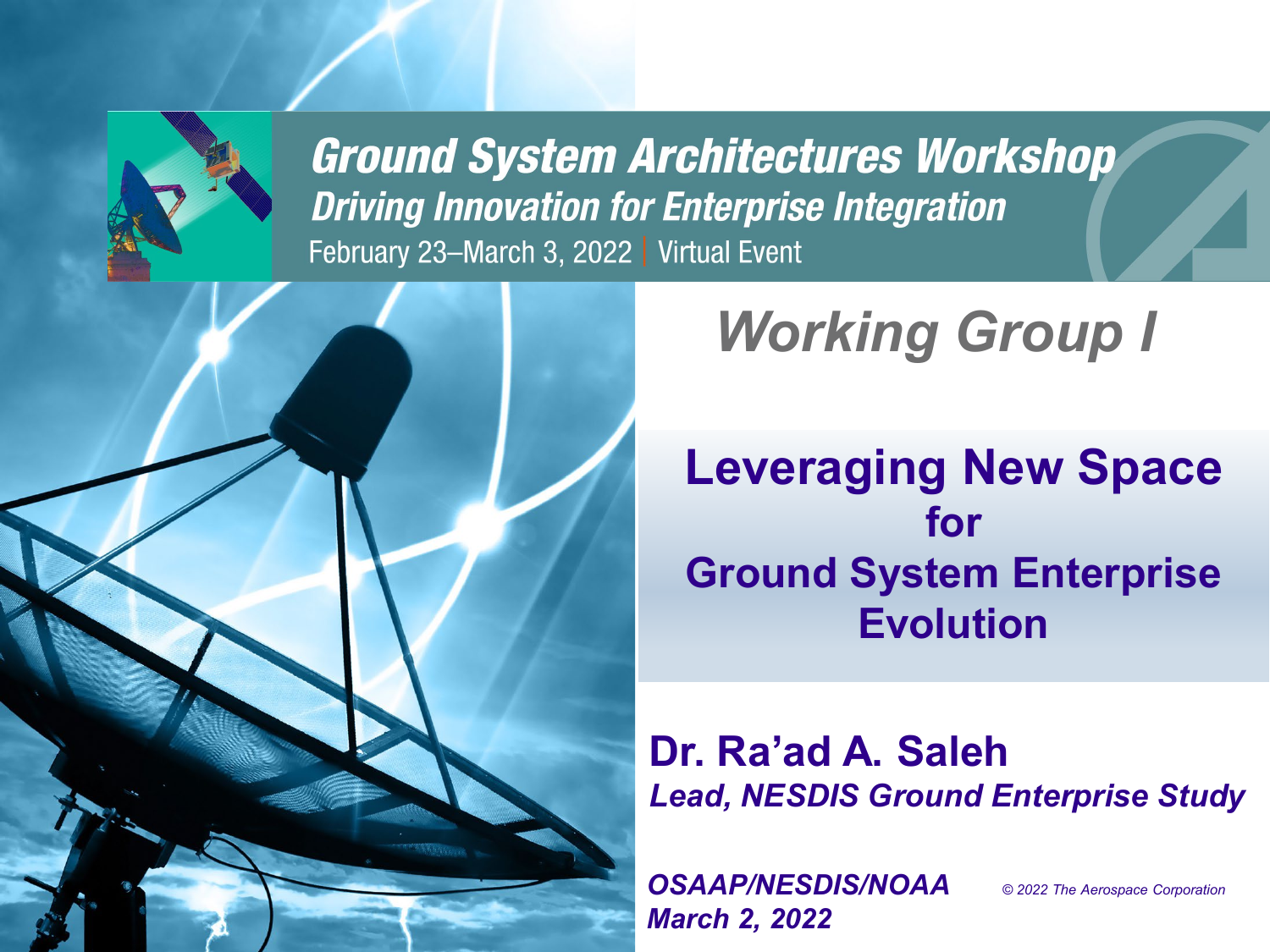

- *Introduction*
- *Panel Introductions*
- *Agency Perspectives*
- *Industry Perspectives*
- *FFRDC Perspective*
- *Panel Discussion*
- *Questions from the floor*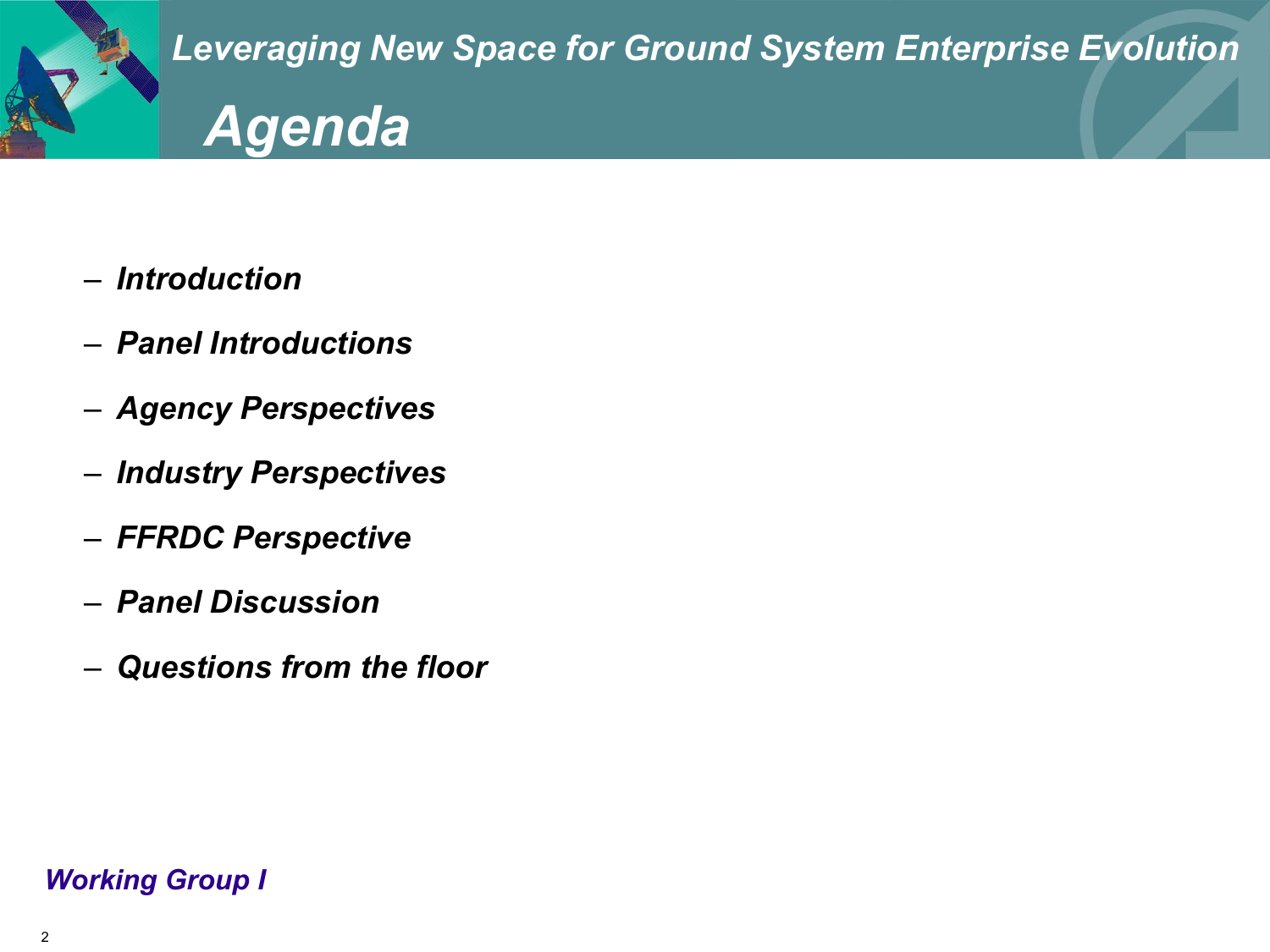

*Leveraging New Space for Ground System Enterprise Evolution GOALS*

# **This Working Group is formed to:**

- *Establish a collaborative forum among experts and decision makers*
- *Discuss and evaluate the evolution of future ground systems*
- *Identify disruptive trends affecting the traditional ground system models*
- *Assess/ReAssess the role of commercial services in ground systems*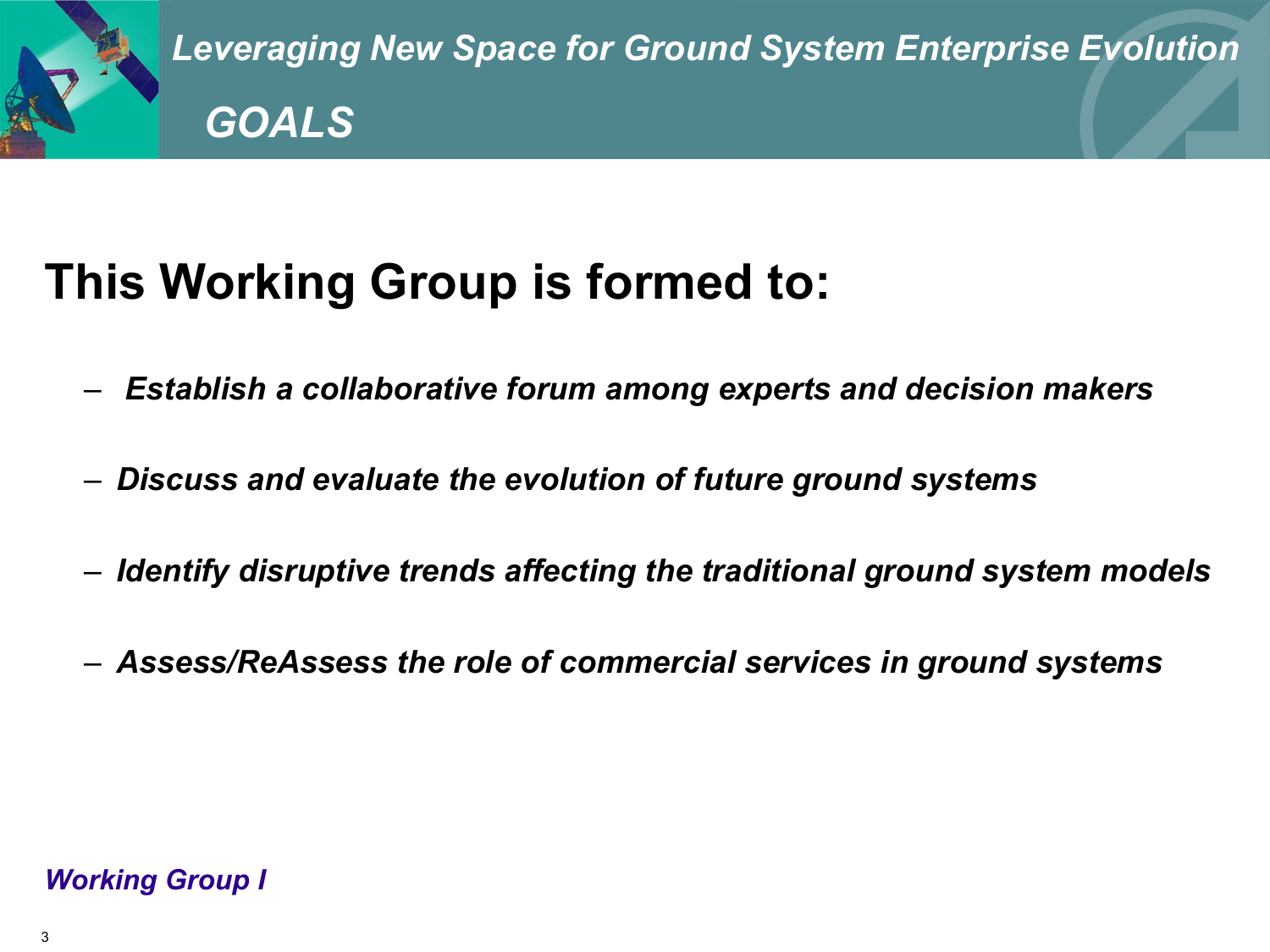

*Leveraging New Space for Ground System Enterprise Evolution WG 2022 GOALS*

# **In GSAW 2022, Working Group aims at:**

- *Engaging a broad range of government agencies, industry, and international partners involved in ground system enterprise*
- *Assessing the role of commercial services in the future satellite ground enterprise and their potential impacts on current business models*
- *Reimagining the government/contractor dynamics and exploring transformational technology and services that will impact the status quo*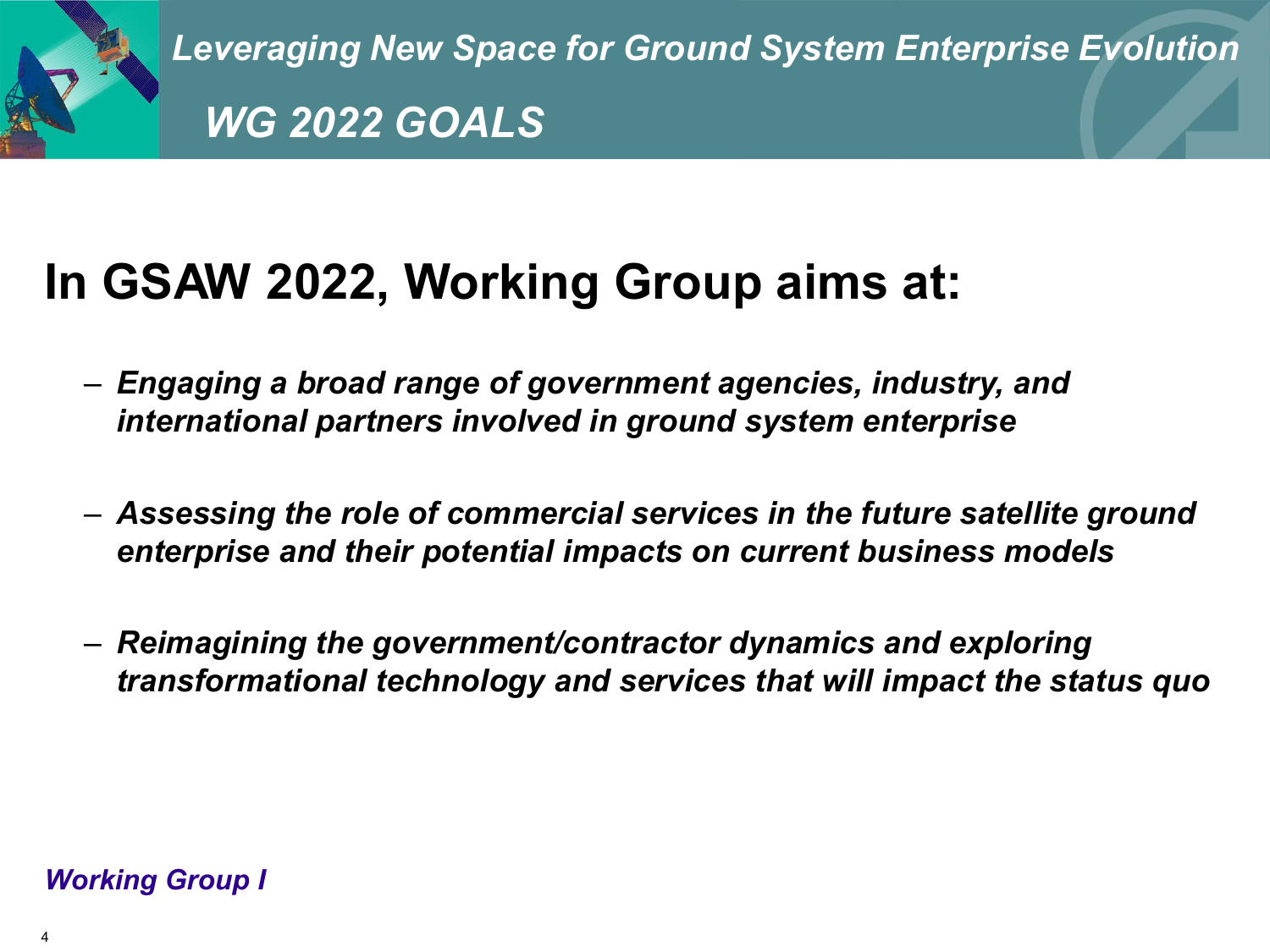

*Leveraging New Space for Ground System Enterprise Evolution WG 2022 GOALS*

# **In GSAW 2022, Working Group aims at (cont'd):**

- *Evaluating strategic business practices of government agencies such as acquisition practices, regulatory changes, and cultural transformations*
- *Assessing how changes in these business practices may enable exploitation of relevant commercial technology and business services effectively, affordably, and securely.*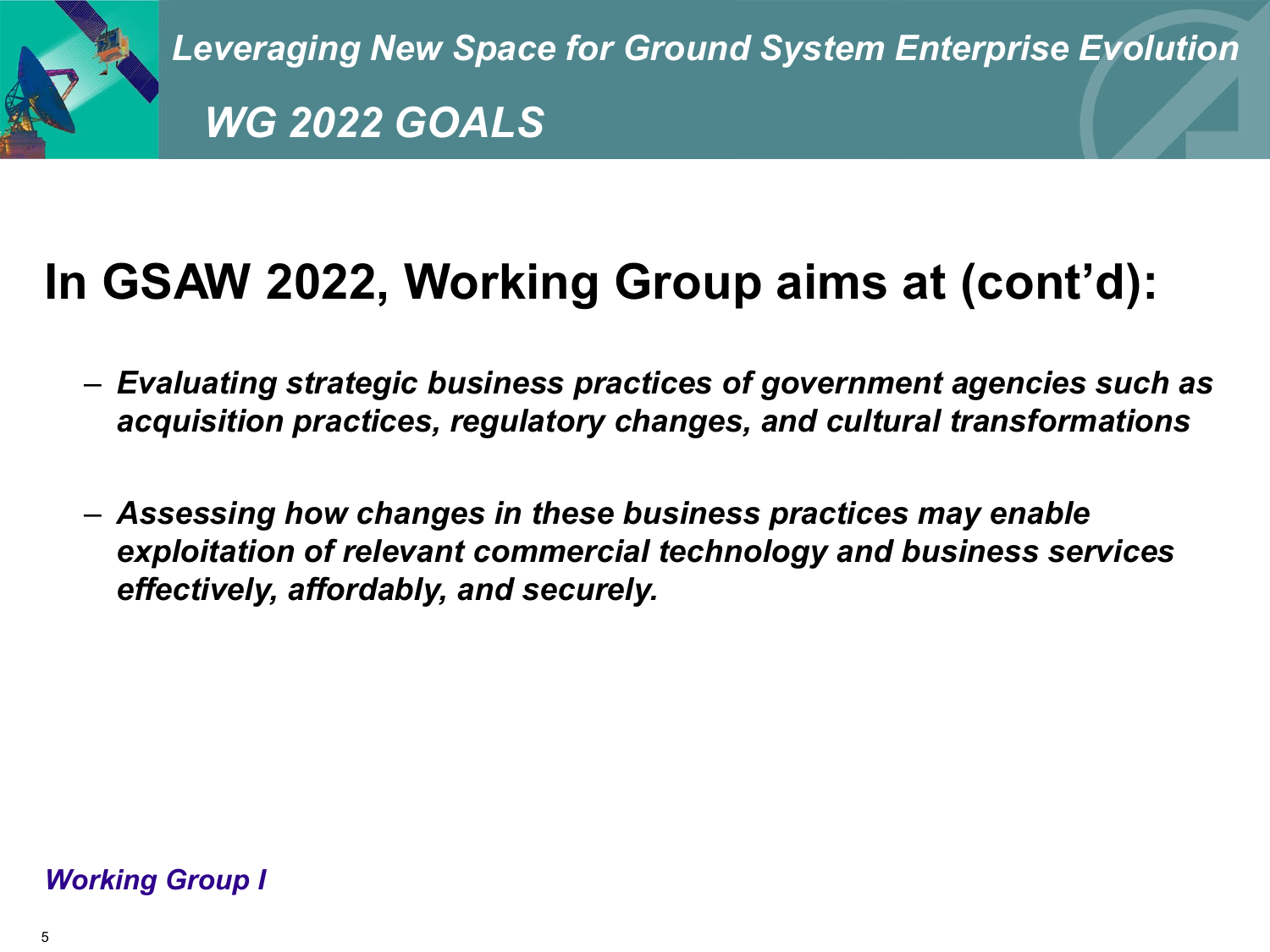

*Leveraging New Space for Ground System Enterprise Evolution Agency Perspective* 

### **Where we are Now:**

- *Government ground system enterprises have traditionally consisted mainly of Government Owned/Government Operated solutions.*
- *New Space is potentially highly disruptive to current ground operations business practices.*
- *Innovation in the ground system enterprise is an essential enabler for innovation in flight architectures and new generations of constellations*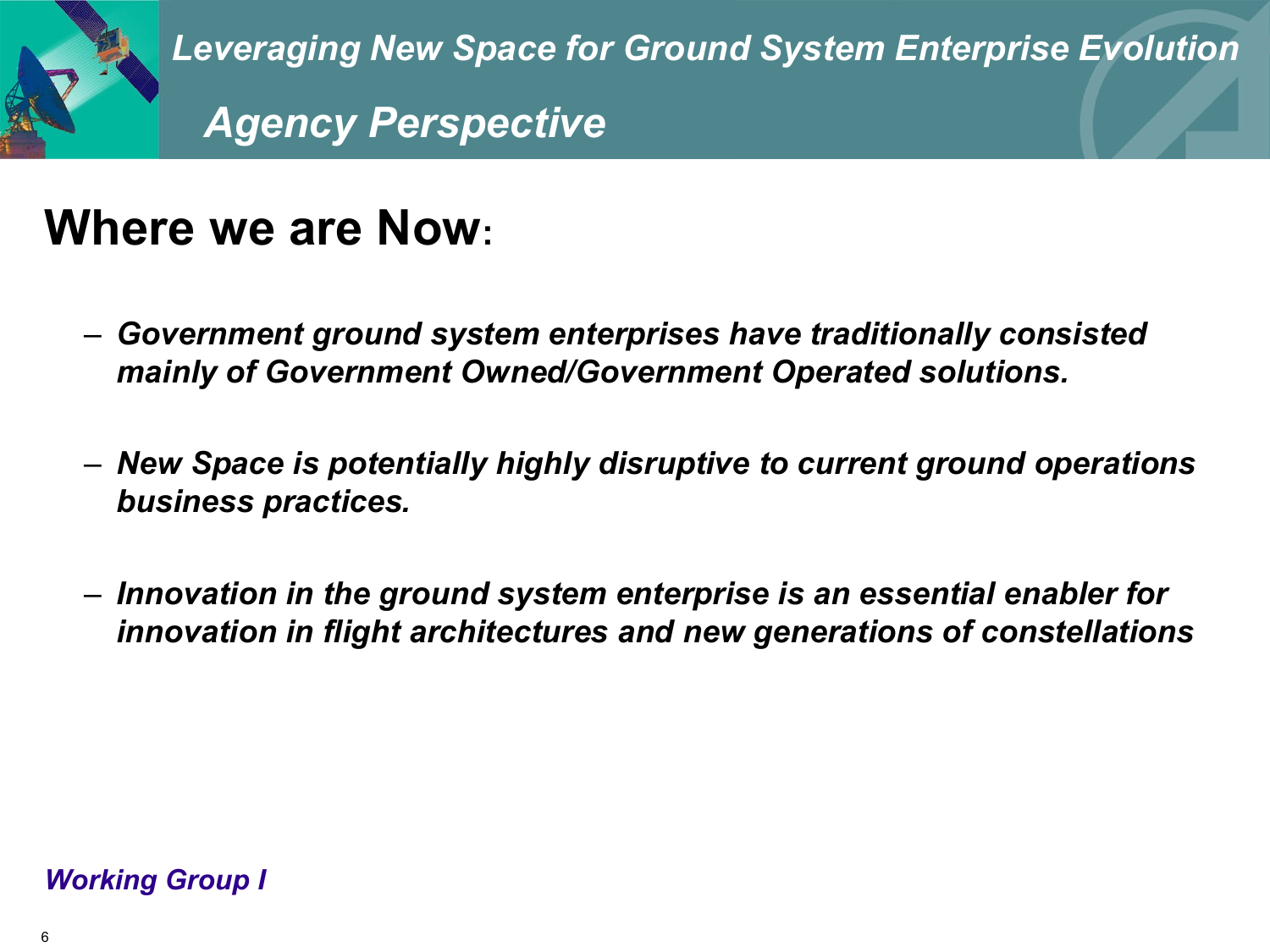

## **The Future:**

- *An emerging trend of commercial ground system enterprises and SATCOM Stations is beginning to disrupt this traditional model.*
- *Move towards fully outsourcing satellite operations services or hybrid solutions that integrate both government and commercial services*
- *Fully outsourced and hybrid solutions will enable highly agile and efficient ground operations that support future expanding flight systems*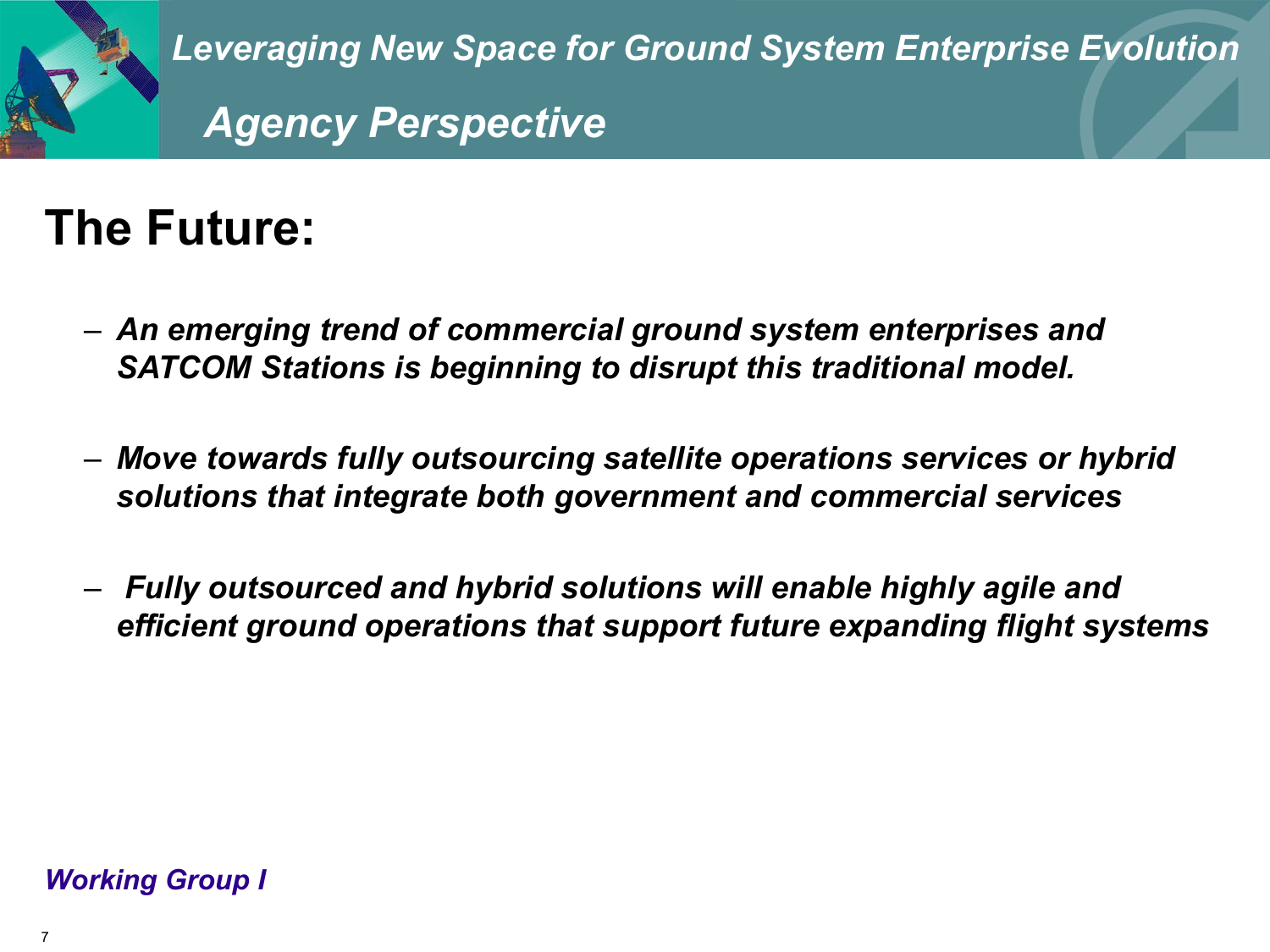

## **Agency Questions:**

- *How to leverage New Space within government:*
- *How does the government take advantage of rapid innovations and commoditization of commercial space services?*
- *How does government position itself to effectively to acquire ground services rather than developing and purchasing ground systems?*
- *How does government take advantage of industry's willingness to invest in new ideas and take business and technological risks?*